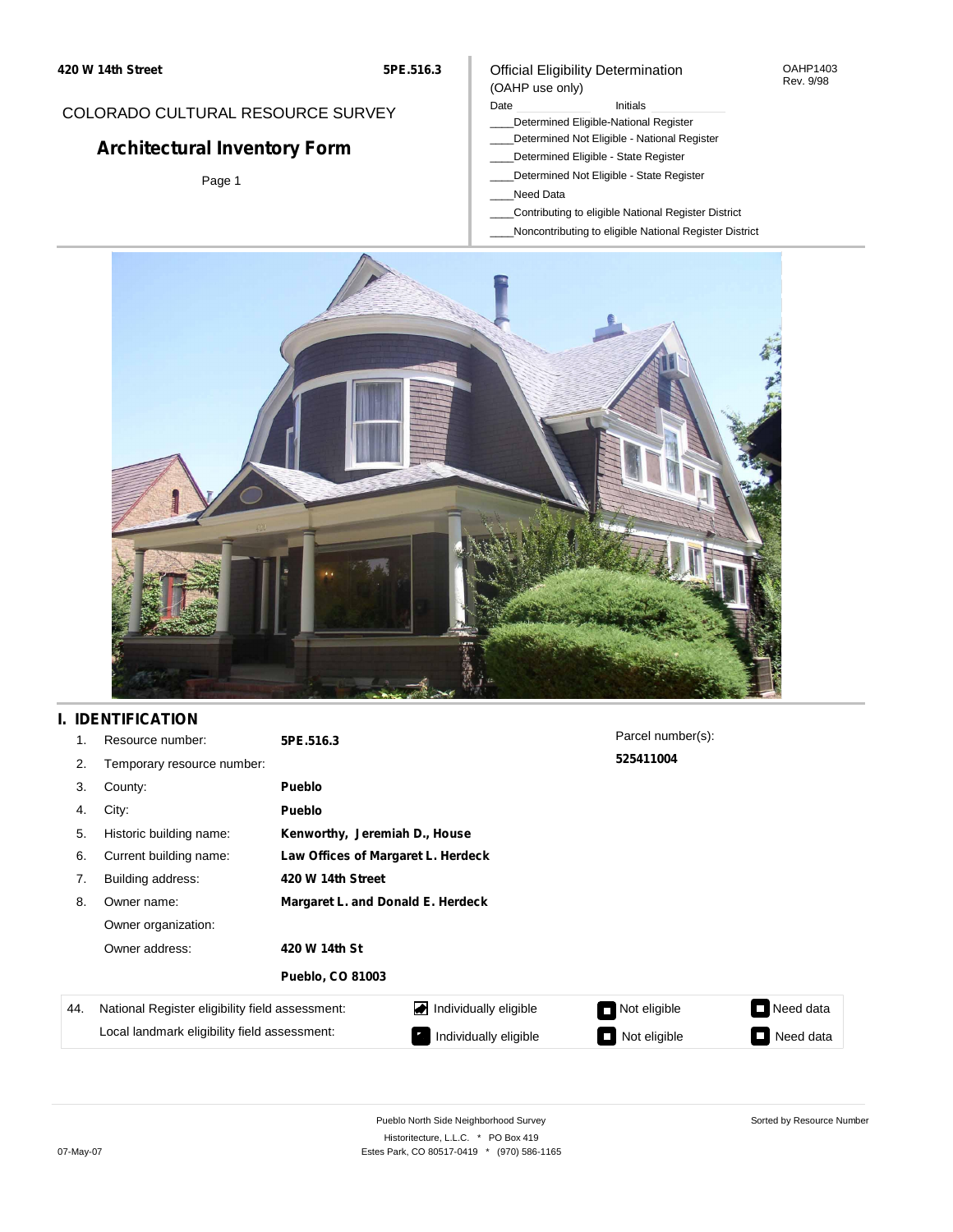Sorted by Resource Number

## **Architectural Inventory Form**

Page 2

### **II. GEOGRAPHIC INFORMATION**

| 9.  | P.M.                |     | 6th             |    |           | Township:               |       | <b>20S</b>                  |              |                                                  | Range:            | 65W |         |
|-----|---------------------|-----|-----------------|----|-----------|-------------------------|-------|-----------------------------|--------------|--------------------------------------------------|-------------------|-----|---------|
|     |                     | NE. | 1/4             | of | <b>NE</b> | 1/4                     | of NW | 1/4                         | of <b>SE</b> | 1/4                                              | of Section        |     | 25      |
| 10. | UTM reference zone: |     |                 |    |           | 13                      |       |                             |              |                                                  |                   |     |         |
|     | Easting:            |     |                 |    |           | 533915                  |       |                             |              | Northing:                                        |                   |     | 4236701 |
| 11. |                     |     | USGS quad name: |    |           | <b>Northeast Pueblo</b> |       |                             |              | Scale:                                           |                   |     | 7.5     |
|     | Year:               |     |                 |    |           | 1974)                   |       | 1961 (Photorevised 1970 and |              |                                                  |                   |     |         |
|     | 12. $Lot(s)$ :      |     |                 |    |           |                         |       |                             |              | West 10 feet of Lot 5 and all of Lot 6; Block 25 |                   |     |         |
|     | Addition:           |     |                 |    |           | <b>County Addition</b>  |       |                             |              |                                                  | Year of addition: |     | 1869    |

13. Boundary description and justification:

The boundary, as described above, contains but does not exceed the land historically associated with this property.

Metes and bounds exist:

П

### **III. ARCHITECTURAL DESCRIPTION**

| 14. | Building plan (footprint, shape):    | L-Shaped Plan                        |                       |
|-----|--------------------------------------|--------------------------------------|-----------------------|
|     | Other building plan descriptions:    |                                      |                       |
| 15. | Dimensions in feet (length x width): | 2,118 square feet                    |                       |
| 16. | Number of stories:                   | 11/2                                 |                       |
| 17. | Primary external wall material(s):   | Wood/Shingle                         | Other wall materials: |
|     |                                      |                                      |                       |
| 18. | Roof configuration:                  | <b>Gambrel Roof</b>                  |                       |
|     | Other roof configurations:           |                                      |                       |
| 19. | Primary external roof material:      | <b>Asphalt Roof/Composition Roof</b> |                       |
|     | Other roof materials:                |                                      |                       |
| 20. | Special features:                    | Fence                                |                       |
|     |                                      | Chimney                              |                       |
|     |                                      | Porch                                |                       |
|     |                                      | <b>Window/Stained Glass</b>          |                       |

#### 21. General architectural description:

Oriented to the north, this house rests on a sandstone foundation, largely obscured behind concrete stucco or wood shingles. Brown-painted, square-cut wood shingles cover the exterior walls. A protruding, white-painted cornice divides the first and second stories. Windows are generally 1-over-1-light, double-hung sash, with white-painted wood frames and surrounds. Some windows have beveled, cottage-style glazing in the upper sashes. An large, single-light picture window dominates the center of the front (north) façade's first story. The window east of it has a stained-glass transom featuring fleurs-de-lis flanking a central motif of a cartouche and empire wreath. Appearing in the north end of the east elevation's first story is an arched stained-glass window depicting a lamp motif. A band of cottage-glazed awning windows appears in the opposite end of the elevation. The west elevation hosts an assortment of 1-over-1-light sash windows, single-light awning or hopper windows, and a 1-beside-1light, sliding-sash window, with white vinyl frames. The rear (south) and south ends of the side elevations have 12-over-2-light windows. The rear elevation hosts an assortment of vinyl- and aluminum-frame casement windows A hipped-roof porch spans most of the façade. It has a concrete floor, wood-shingle-covered kneewall, and wood, Doric columns. A pediment protrudes from the center of the porch roof. The pediment's frieze features a patera. Two brick steps approach the porch beneath the pediment. The principal doorway opens in the west end of the facade. It hosts a wide, 6-paneled, walnut door, with beveled,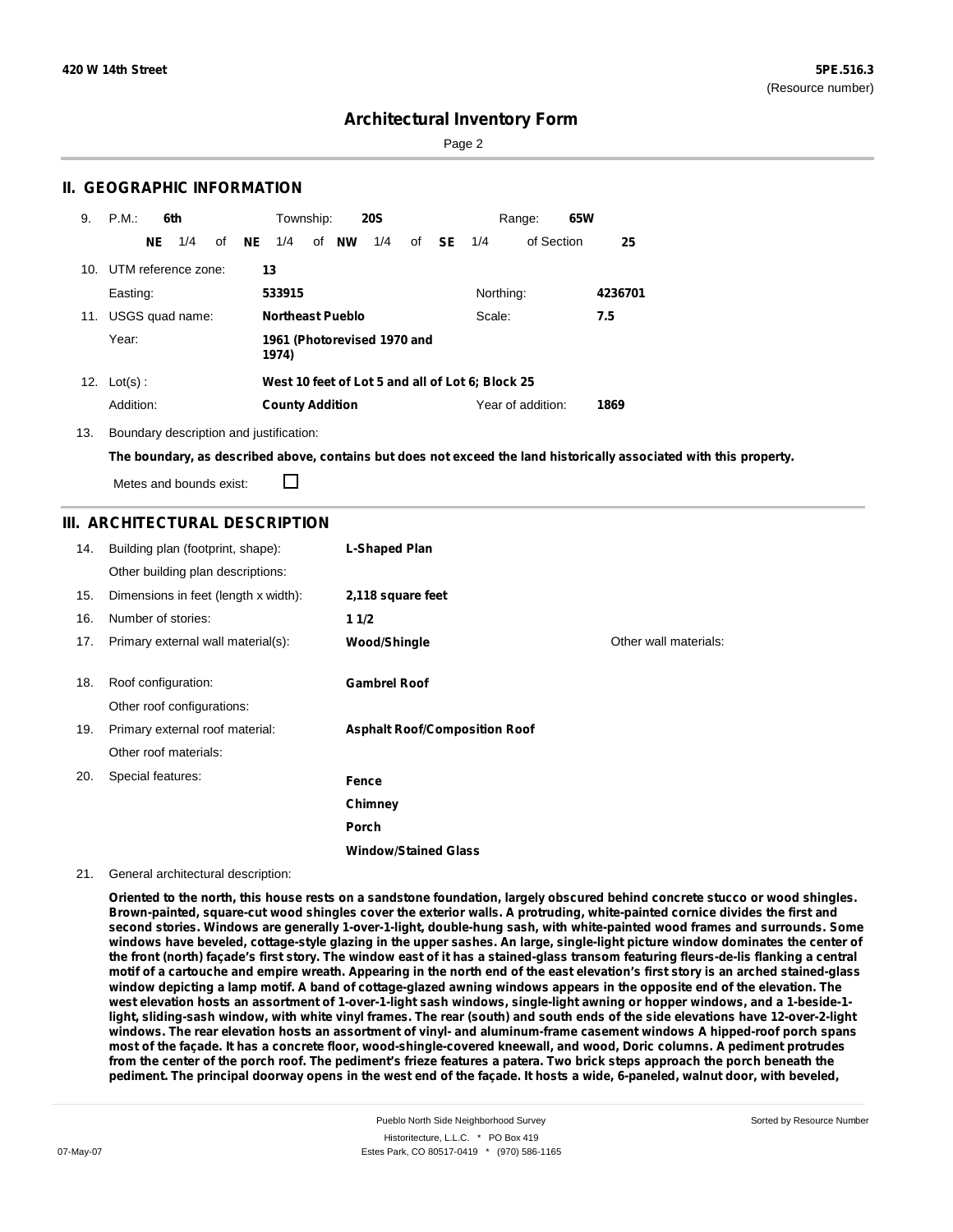Page 3

oval-shaped glazing. Above the pediment, protruding west of center on the façade, is a turret. The glass of its windows is curved to match the curvature of the turret. A hipped-roof porch protrudes from the west end of the rear elevation, obscuring the entrance there. Gray asphalt shingles cover the cross-gambreled roof. (The south- and west-facing portions of the roof are actually gables, with eave returns.) White-painted wood soffit and fascia, with protruding cornice, box the eaves. Piercing the apexes of the gambreled ends are circular vents with radiating decorative elements. A large, red-brick chimney, with corbelled **cap, protrudes from the southwest corner of the roof.**

22. Architectural style:

22. **Late 19th And 20th Century Revivals/Dutch Colonial Revival**

Other architectural styles:

Building type:

23. Landscape or special setting features:

This property is located on terrain sloping downward from north to south, with an elevation of around 4,700 feet above mean sea level. The neighborhood features a mixture of small and large, one- to three-story houses and commercial buildings, with some residential and medical-related buildings towering many stories above the rest of the landscape. Setbacks from West 14th Street are generally the same on this block. Directly north across West 14th Street from this property is the Rosemount Mansion, one of the largest houses in Colorado. This property is situated on the south side of West 14th Street, between 416 West 14th Street to the east and 424 West 14th Street to west. Grass covers the strip separating the sidewalk from the street. A planted-grass yard, with mature landscaping, covers the property. Large elm trees shade the front yard while a garden grows in the back yard. A gravel path along the east side of the house leads to decorative, wrought-iron gates. Enclosing the back yard **is a chain-link fence.**

- 24. Associated buildings, features or objects:
	- 1 : Type: **Garage**

#### **IV. ARCHITECTURAL HISTORY**

| 25. | Date of Construction:  | Estimate:                                                              | Actual: | 1907                                                                                          |
|-----|------------------------|------------------------------------------------------------------------|---------|-----------------------------------------------------------------------------------------------|
|     | Source of Information: | Publishing Co., 1883, 1886, 1889, 1893, 1904-05, 1904-51, and 1904-52. |         | Sanborn Fire Insurance Maps (for Pueblo, Colorado). New York: Sanborn Map and                 |
|     |                        | Co. consulted 1886 through 2003.                                       |         | Pueblo City Directory. Pueblo, Co.; Salt Lake City; Kansas City, Mo.; and others: R.L. Polk & |
| 26. | Architect:             | unknown                                                                |         |                                                                                               |
|     | Source of information: |                                                                        |         |                                                                                               |
| 27. | Builder:               | unknown                                                                |         |                                                                                               |
|     | Source of information: |                                                                        |         |                                                                                               |
| 28. | Original Owner:        | Jeremiah D. Kenworthy                                                  |         |                                                                                               |
|     | Source of information: | Co. consulted 1886 through 2003.                                       |         | Pueblo City Directory. Pueblo, Co.; Salt Lake City; Kansas City, Mo.; and others: R.L. Polk & |

29. Construction history:

According to Pueblo County Tax Assessor records, this building was constructed in 1907. An analysis of the style, materials, and historical records corroborates this date. According to an 1893 Sanborn map, this lot originally hosted two small dwellings, addressed as 420 and 422 West 14th Street. The most notable alterations to this houe have been the replacement of some windows in the rear (south) and west elevations, and, especially, the large picture window. Based on materials, these windows **were replaced after 1970.**

30. Location: **original** Date of move(s):

### **V. HISTORICAL ASSOCIATIONS**

Pueblo North Side Neighborhood Survey Historitecture, L.L.C. \* PO Box 419 07-May-07 Estes Park, CO 80517-0419 \* (970) 586-1165

Describe: **A garage is located behind (south of) the house, fronting an east-west oriented alley. Oriented to the south, the building rests on a concrete slab. Brown-stained sheets of plywood, milled in a vertical plank pattern, clad the exterior walls. Offset to the east side of the front (north) elevation is a 40-panel, steel, overhead-retractable garage door, painted white. Sheets of asphalt cover the shed roof.**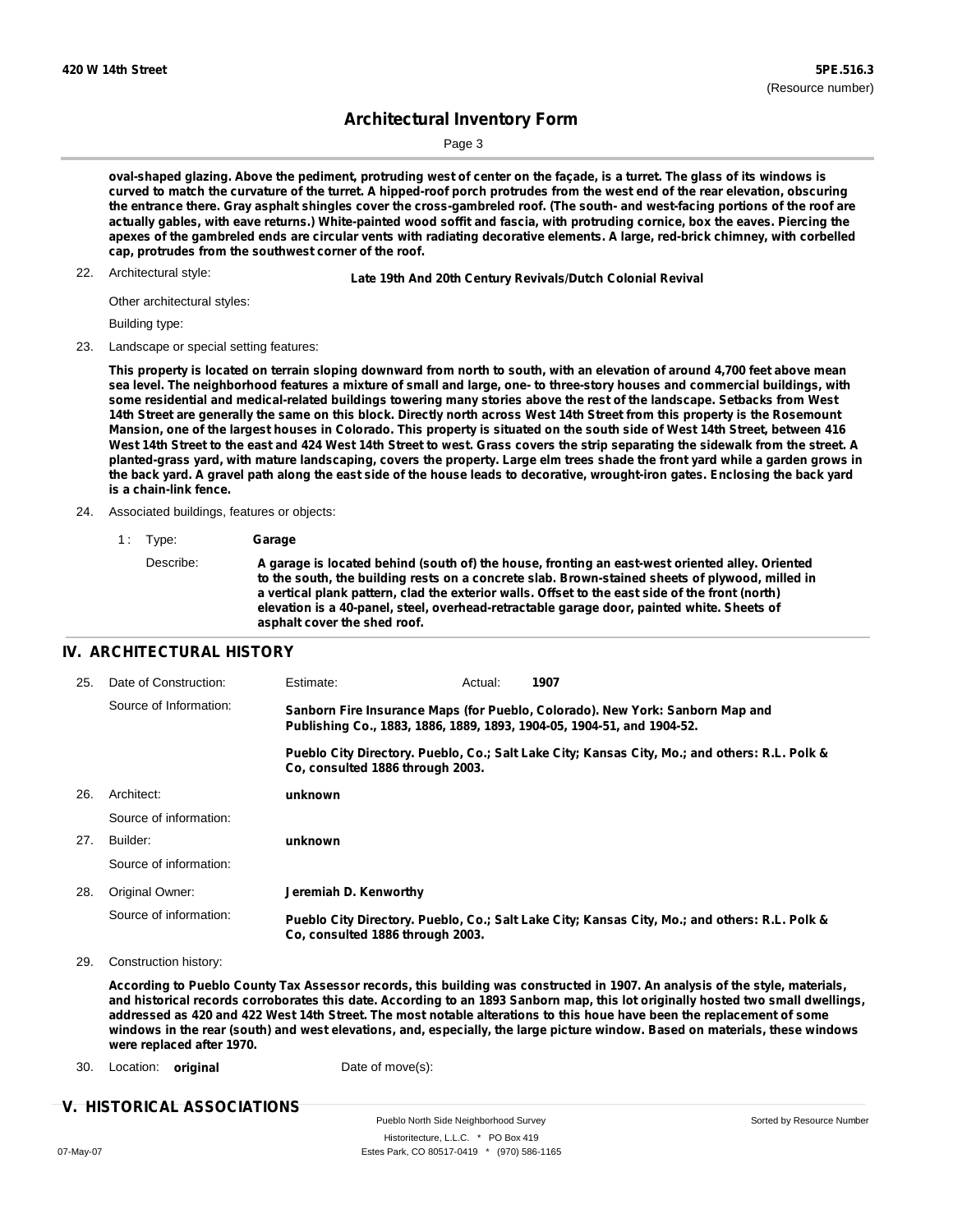Page 4

### **V. HISTORICAL ASSOCIATIONS**

| 31. Original use(s):     | <b>Single Dwelling</b> |
|--------------------------|------------------------|
| 32. Intermediate use(s): | <b>Single Dwelling</b> |
| 33. Current use(s):      | Professional           |
| 34. Site type(s):        | <b>Law Offices</b>     |

#### 35. Historical background:

This house was constructed around 1907. Prior to that time, this lot contained a pair of small houses, addressed as 420 and 422 West 14th Street. The original owner and resident of this newer house was prominent railroad executive Jeremiah D. Kenworthy, who resided here with his family. He was born around 1857 and began his railroad career as an agent for the Santa Fe Railway at Trinidad. The railroad promoted Kenworthy through its ranks to traveling auditor and, finally, railroad representative in Salt Lake City. He then became general agent for the entire Denver & Rio Grande Western Railroad (D&RGW), stationed in Salt Lake City. He first came to Pueblo in 1907 as assistant general freight and passenger agent for the D&RGW. Kenworthy and his family lived in this house during his appointment to Pueblo, residing with a domestic servant, Louisa Fankhauser. In June 1915, the railroad again transferred Kenworthy to Salt Lake City and then to Denver in 1919. He returned to Pueblo on January 3, 1922, residing at 609 West 14th Street. He died in that house in April 1922. With his wife he had three **children, Robert Kenworthy, Warren Kenworthy, and Myla Robertson.**

After the Kenworthy family moved to Salt Lake City in 1915, the resident here was R.M. Greene. Around 1925 Charles M. Thompson, an executive for the First National Bank in Pueblo, purchased this property. He and his family resided here through 1945. Thompson came to Pueblo in 1870. He served in the U.S. Army in France during World War I and worked for the First National Bank most of his adult life, retiring as vice president after 46 years of service. With his wife, Gladys S. Thompson, Charles had two daughters, Mrs. Richard S. Cotchett and Carolyn Thompson. The family later moved to 320 West 21st Street, **where Charles died on February 4, 1965.**

Norman R. Spangler acquired the property around 1950 and resided here until shortly before his death 25 years later. He was born in Minneapolis on August 26, 1911. Around 1950, he opened Spangler's Home Fashions in Pueblo. With his wife, Annabel F. Spangler, Norman had two children, Catherine M. and Peter N. Spangler. In 1974, Norman Spangler sold this house to his son, Peter, and moved to Colorado Springs. There he died on October 1, 1976. Peter Spangler and his wife, Glennell J. Spangler, owned this property until 2002, when they sold it to Margaret L. and Donald E. Herdeck, the current owners. The **building houses Margaret Herdeck's law offices.**

#### 36. Sources of information:

**Pueblo County Office of Tax Assessor. Property information card [internet].**

**Pueblo City Directory. Pueblo, Co.; Salt Lake City; Kansas City, Mo.; and others: R.L. Polk & Co, consulted 1886 through 2003.**

**Sanborn Fire Insurance Maps (for Pueblo, Colorado). New York: Sanborn Map and Publishing Co., 1883, 1886, 1889, 1893, 1904-05, 1904-51, and 1904-52.**

**U.S. Census of 1910. Precinct 4, Pueblo, Pueblo County, Colorado. Series T624, roll 124, p. 134.**

**"Jerry Kenworthy, Widley Known Rio Grande Official, Dies Here." Pueblo Chieftain, 1 April 1922, p. 12.**

**"Thompson (Charles M.)" [obituary]. Pueblo Chieftain, 5 February 1965, p. 11A.**

**"Norman R. Spangler" [obituary]. Pueblo Chieftain, 2 October 1976, p. 7B.**

**Munch, J. Colorado Cultural Resource Survey, Architectural/Historical Component Form (no. 618), August 1981.**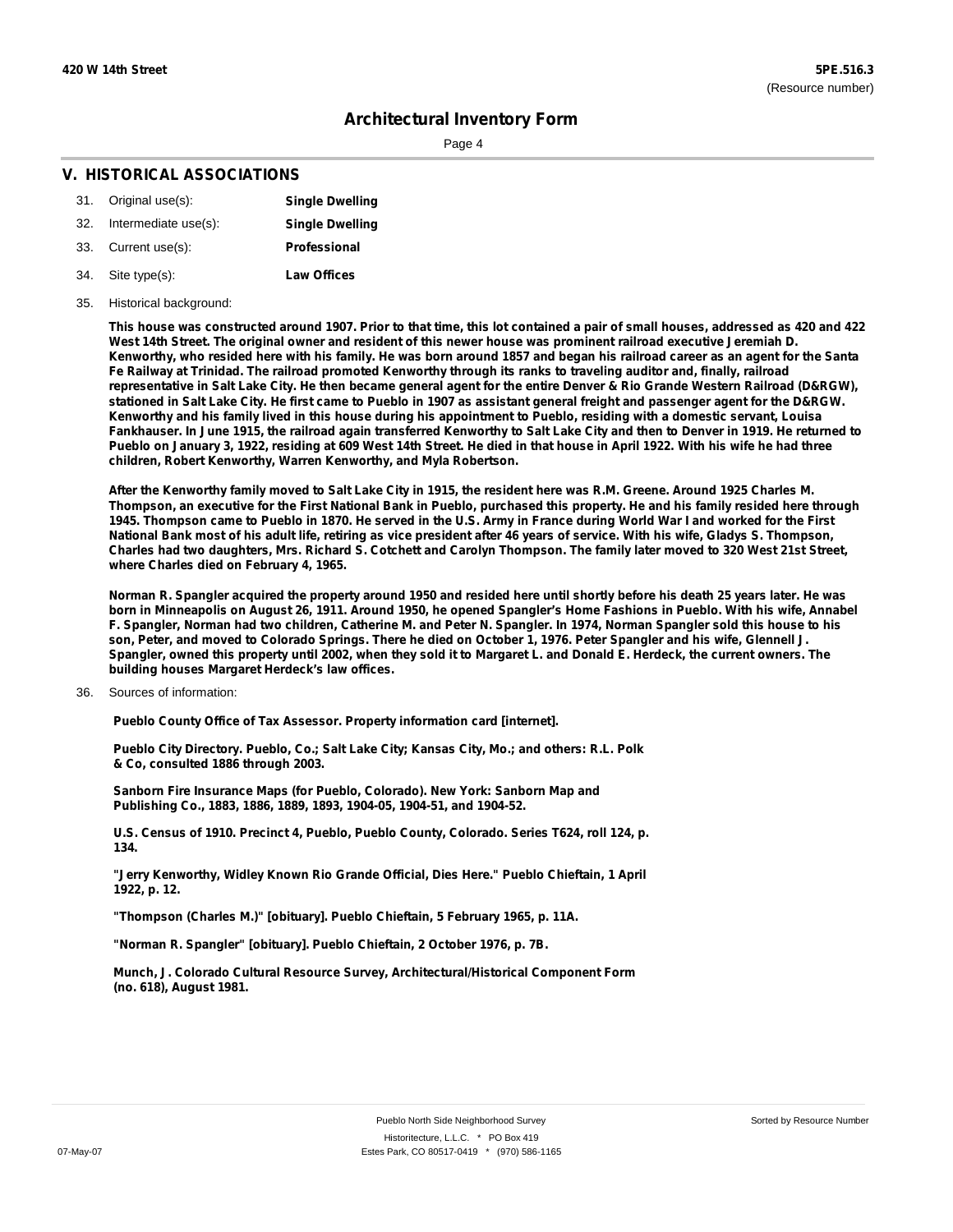**Contract** 

Sorted by Resource Number

## **Architectural Inventory Form**

Page 5

| 37. | <b>VI. SIGNIFICANCE</b>                  |                                                                                                                                                                                                                                                                                  |  |
|-----|------------------------------------------|----------------------------------------------------------------------------------------------------------------------------------------------------------------------------------------------------------------------------------------------------------------------------------|--|
|     |                                          |                                                                                                                                                                                                                                                                                  |  |
|     | Local landmark designation:              | Yes $\Box$<br>$\mathcal{F}_{\rm{in}}$<br>No.                                                                                                                                                                                                                                     |  |
|     | Designation authority:                   |                                                                                                                                                                                                                                                                                  |  |
|     | Date of designation:                     |                                                                                                                                                                                                                                                                                  |  |
| 38. | Applicable National Register criteria:   |                                                                                                                                                                                                                                                                                  |  |
|     | O                                        | A. Associated with events that have made a significant contribution to the broad pattern of our history.                                                                                                                                                                         |  |
|     | $\Box$                                   | B. Associated with the lives of persons significant in our past.                                                                                                                                                                                                                 |  |
|     |                                          | C. Embodies the distinctive characteristics of a type, period, or method of construction, or represents the work<br>of a master, or that possess high artistic values, or represents a significant and distinguished entity whose<br>components may lack individual distinction. |  |
|     |                                          | D. Has yielded, or may be likely to yield, information important in history or prehistory.                                                                                                                                                                                       |  |
|     | $\overline{\phantom{a}}$                 | Qualifies under Criteria Considerations A through G (see manual).                                                                                                                                                                                                                |  |
|     |                                          | Does not meet any of the above National Register criteria.                                                                                                                                                                                                                       |  |
|     | <b>Pueblo Standards for Designation:</b> |                                                                                                                                                                                                                                                                                  |  |
|     | <u>1a. History</u>                       |                                                                                                                                                                                                                                                                                  |  |
|     | $\overline{\phantom{a}}$ .               | Have direct association with the historical development of the city, state, or nation; or                                                                                                                                                                                        |  |
|     | <u>1b. History</u>                       |                                                                                                                                                                                                                                                                                  |  |
|     | $\Box$                                   | Be the site of a significant historic event; or                                                                                                                                                                                                                                  |  |
|     | 1c. History                              |                                                                                                                                                                                                                                                                                  |  |
|     | $\blacksquare$                           | Have direct and substantial association with a person or group of persons who had influence on society.                                                                                                                                                                          |  |
|     | 2a. Architecture<br>О                    | Embody distinguishing characteristics of an architectural style or type; or                                                                                                                                                                                                      |  |
|     | <u>2b. Architecture</u>                  |                                                                                                                                                                                                                                                                                  |  |
|     | $\Box$                                   | Be a significant example of the work of a recognized architect or master builder, or                                                                                                                                                                                             |  |
|     | 2c. Architecture                         |                                                                                                                                                                                                                                                                                  |  |
|     | $\Box$                                   | Contain elements of architectural design, engineering, materials, craftsmanship, or artistic merit which represent a<br>significant or influential innovation;                                                                                                                   |  |
|     | 2d. Architecture                         |                                                                                                                                                                                                                                                                                  |  |
|     | $\Box$                                   | Portray the environment of a group of people or physical development of an area of the city in an era of history<br>characterized by a distinctive architectural style.                                                                                                          |  |
|     | 3a. Geography                            |                                                                                                                                                                                                                                                                                  |  |
|     |                                          | Have a prominent location or be an established, familiar, and orienting visual feature of the contemporary city, or                                                                                                                                                              |  |
|     | 3b. Geography                            |                                                                                                                                                                                                                                                                                  |  |
|     | $\Box$<br>or rarity; or                  | Promote understanding and appreciation of Pueblo's environment by means of distinctive physical characteristics                                                                                                                                                                  |  |
|     | 3c. Geography<br>$\blacksquare$          | Make a special contribution to Pueblo's distinctive character.                                                                                                                                                                                                                   |  |
|     | <b>Not Applicable</b>                    |                                                                                                                                                                                                                                                                                  |  |
|     | П                                        | Does not meet any of the above Pueblo landmark criteria.                                                                                                                                                                                                                         |  |
| 39. | Area(s) of Significance:                 | <b>Social History</b><br>Architecture                                                                                                                                                                                                                                            |  |
| 40. | Period of Significance:                  | Social History, 1907-ca. 1945; Architecture, 1907                                                                                                                                                                                                                                |  |
|     |                                          |                                                                                                                                                                                                                                                                                  |  |

Pueblo North Side Neighborhood Survey Historitecture, L.L.C. \* PO Box 419 07-May-07 Estes Park, CO 80517-0419 \* (970) 586-1165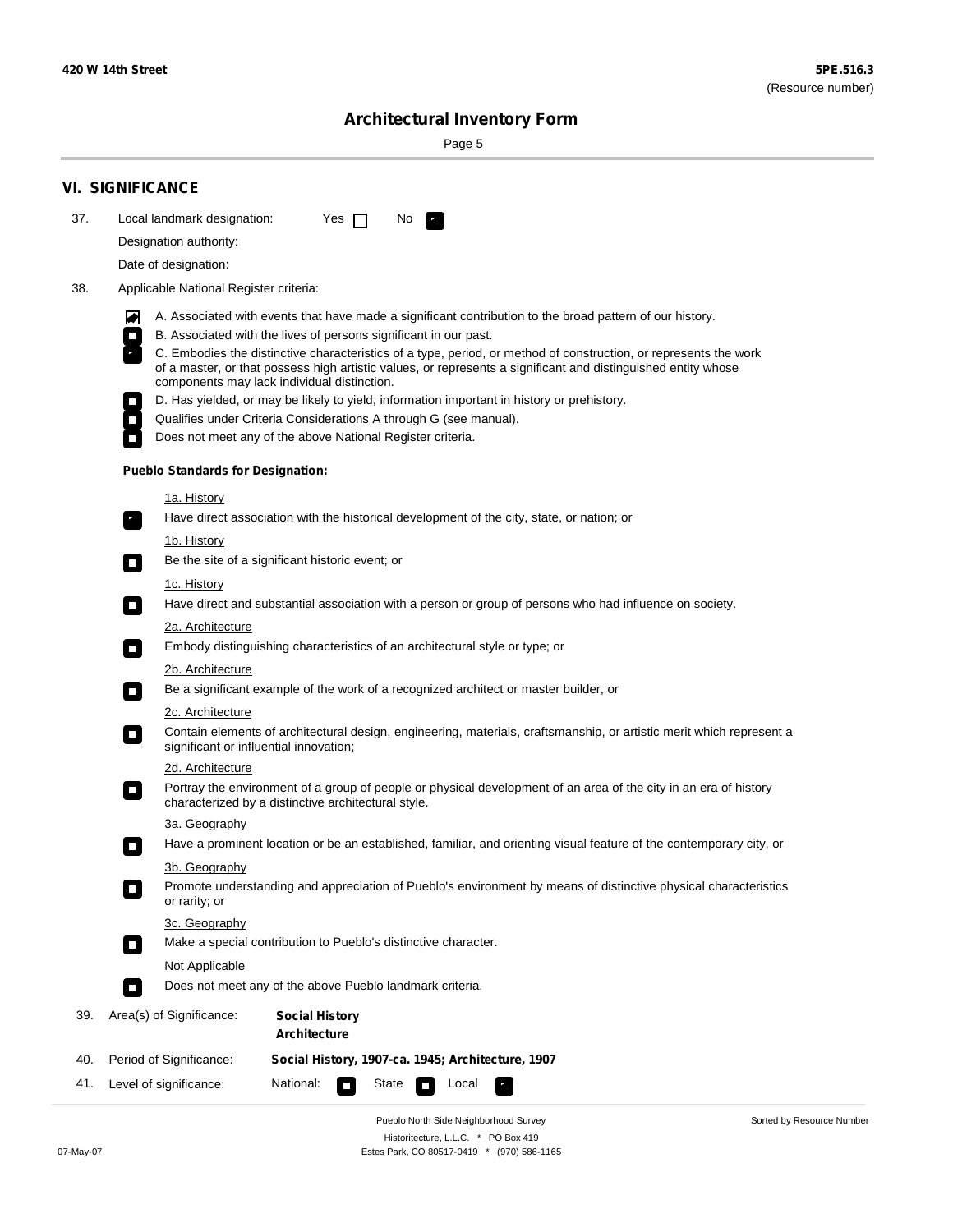Page 6

#### 42. Statement of significance:

This property is significant under National Register Criterion A (Pueblo Local Landmark Criterion 1A--history) for its **association with the development of Pueblo's North Side Neighborhood, when the more architecturally sophisticated** buildings like this one, the product of an emerging professional and entrepreneurial class, joined the smaller, plainer dwellings originally constructed here. For much of the history of this house, the residents were prominent professionals and businessmen, including Jeremiah D. Kenworthy, Charles M. Thompson, and Norman R. Spangler. As well, the house is significant under National Register Criterion C (Local Landmark Criterion 2A--architecture) as an intricate example of the **Dutch Colonial Revival style. Important features include the cross-gambreled (and gabled) roof, shingle-covered wall** surfaces, the off-centered turret, unconventional fenestration, and classical details such as the Doric columns. The levels of architectural and historical significance appear to be to the extent that this property could qualify for individual listing in the National Register of Historic Places, the Colorado State Register of Historic Properties, or as a City of Pueblo Landmark. It is **most likely a contributing resource within any potential historic district.**

#### 43. Assessment of historic physical integrity related to significance:

Constructed in 1907, this house exhibits a moderate level of physical integrity relative to the seven aspects of integrity as defined by the National Park Service and the Colorado Historical Society: location, setting, design, materials, workmanship, feeling, and association. There have been no notable alterations to its form and the replacement of most windows have been isolated to secondary elevations. However, the large picture window does introduce an incompatible element to the façade.

### **VII. NATIONAL REGISTER ELIGIBILITY ASSESSMENT**



**Pueblo's North Side Neighborhood represents the evolution of the city's professional middle and upper classes. Its diversity of architectural styles and forms directly represents the city's changing economic and cultural climates. As well, the neighborhood is distinctive because it appears to have evolved independently of the area's dominant industry, steel manufacturing.**

> Yes Yes

No **D** N/A  $N$  No  $N/A$   $\blacksquare$ 

If there is National Register district potential, is this building contributing:

If the building is in existing National Register district, is it contributing: 46.

#### **VIII. RECORDING INFORMATION**

| 47. | Photograph numbers): | <b>CD-ROM Photo Disc: North Side Photos</b><br>File Name(s): 14thstw420                                                       |
|-----|----------------------|-------------------------------------------------------------------------------------------------------------------------------|
|     | Negatives filed at:  | <b>Special Collections</b><br><b>Robert Hoag Rawlings Public Library</b><br>100 East Abriendo Avenue<br>Pueblo, CO 81004-4290 |
| 48. | Report title:        | <b>Pueblo North Side Neighborhood Survey</b>                                                                                  |
| 49. | $Date(s)$ :          | 07/12/05                                                                                                                      |
| 50. | Recorder(s):         | <b>Adam Thomas</b>                                                                                                            |
| 51. | Organization:        | Historitecture, L.L.C.                                                                                                        |
| 52. | Address:             | <b>PO Box 419</b>                                                                                                             |
|     |                      | Estes Park, CO 80517-0419                                                                                                     |
| 53. | Phone number(s):     | (970) 586-1165                                                                                                                |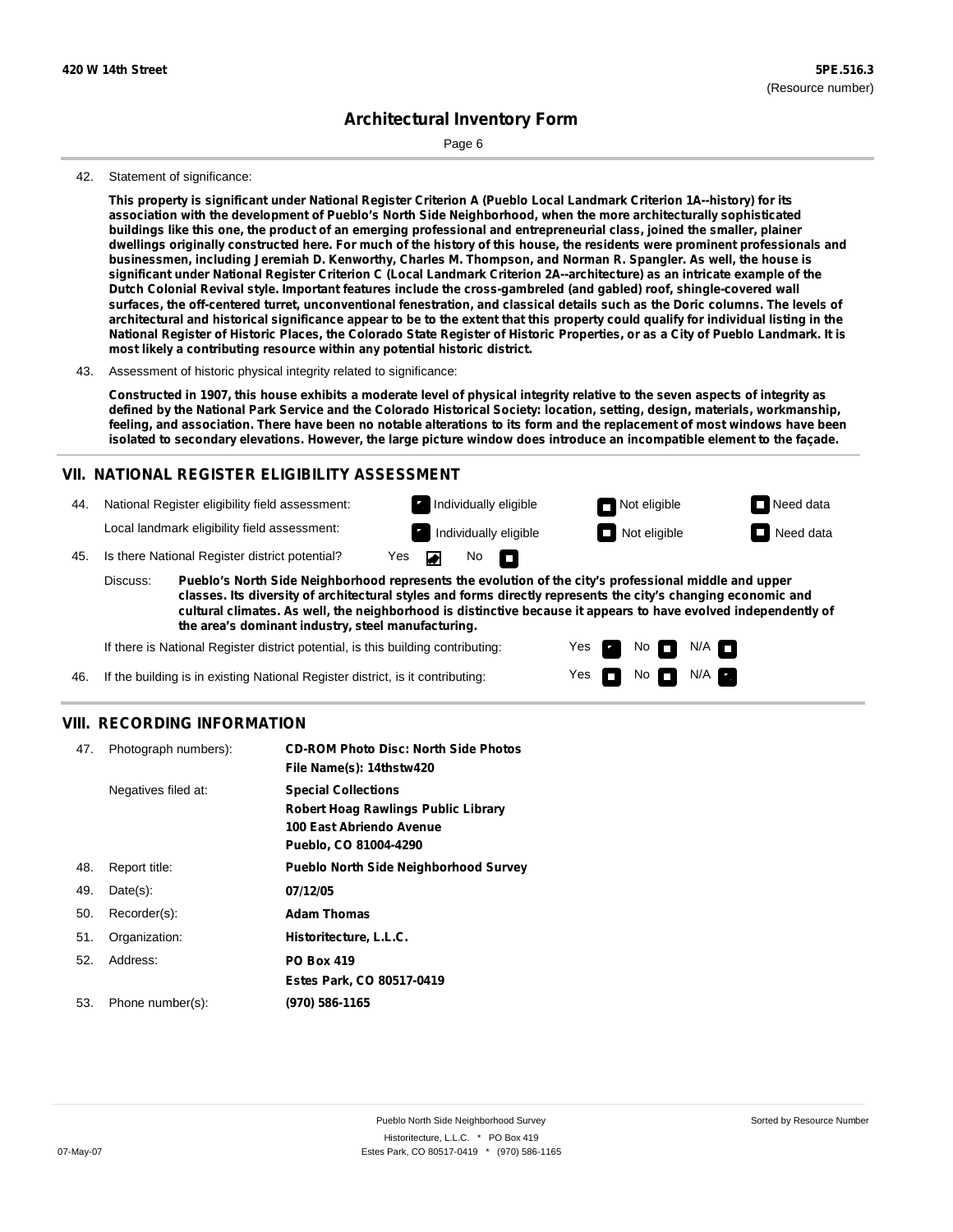

Page 7